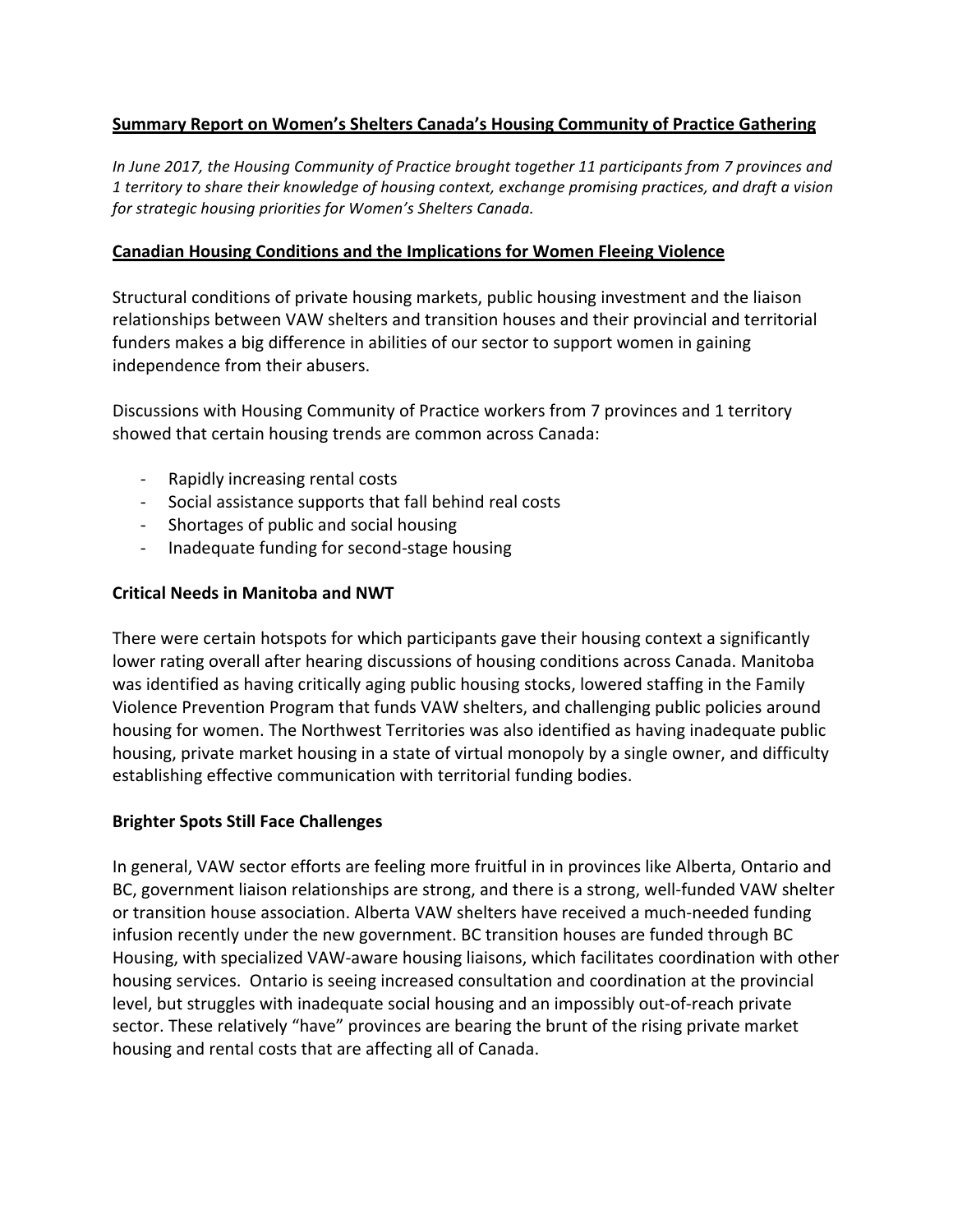Quebec has a different housing context than other provinces, and our participant assessed it highly overall. They were given high ratings for their relatively functional public and private housing sectors but is struggling with under-funding for second-stage housing.

#### **Atlantic Provinces: Mixed Strength and Challenges**

Nova Scotia and Newfoundland and Labrador self-assessed their housing context as middle-ofthe road. Newfoundland noted good relations with public housing workers, but a lack of social housing stock and inadequate subsidies. Nova Scotia mentioned an increase in local collaboration to address hidden homelessness over the past 2-4 years, but invasive intake processes. 

#### **Second-Stage Shelters**

Across Canada, there is a need for more coordination and more funding for second-stage shelters. Quebec is the only province which has a specialized association for second stage shelters, which is working to address funding shortages and the need for operational funding. All regions noted that second-stage housing is concentrated in urban areas and that it is limited or unavailable in rural areas.

#### **Public Housing**

When it comes to VAW and public housing, there are a range of levels of awareness and sensitivity at the government level. All provinces except BC and Quebec rated their public housing situation as inadequate. In Ontario and Nova Scotia, participants were concerned about intrusive questions that are asked of women by provincial housing workers who are not adequately trained in domestic and intimate partner abuse. However, in BC there are two central workers at BC Housing who help, and who understand VAW issues. And in Newfoundland and Labrador, public housing tenant relations officers will meet with women in the shelters.

# **Practice Exchange Highlights: VAW Sector Steps Into the Breach to Respond to Housing Needs**

**P/T City Shelter Name First Name Name Last Name Position Promising Practice** AB Grande Grande Odyssey House Ebony Rempel Executive<br>Prairie Odyssey House Ebony Rempel Director Director New Second-Stage service with central intake Client Care Manager AB Rocky Mountain House Mountain Rose Women's Shelter Association Cindy Easton Executive Director Full-time Housing Support Coordinator and AB Rural Coalition on Housing + Homelessness BC Nanaimo Haven Society Dawn Clark Housing Manager Housing outreach services expanding to include traumainformed housing support

The VAW Shelter and Transition House sector is responding to the urgent housing needs of women fleeing violence which remain unmet by the private, nonprofit and government sectors.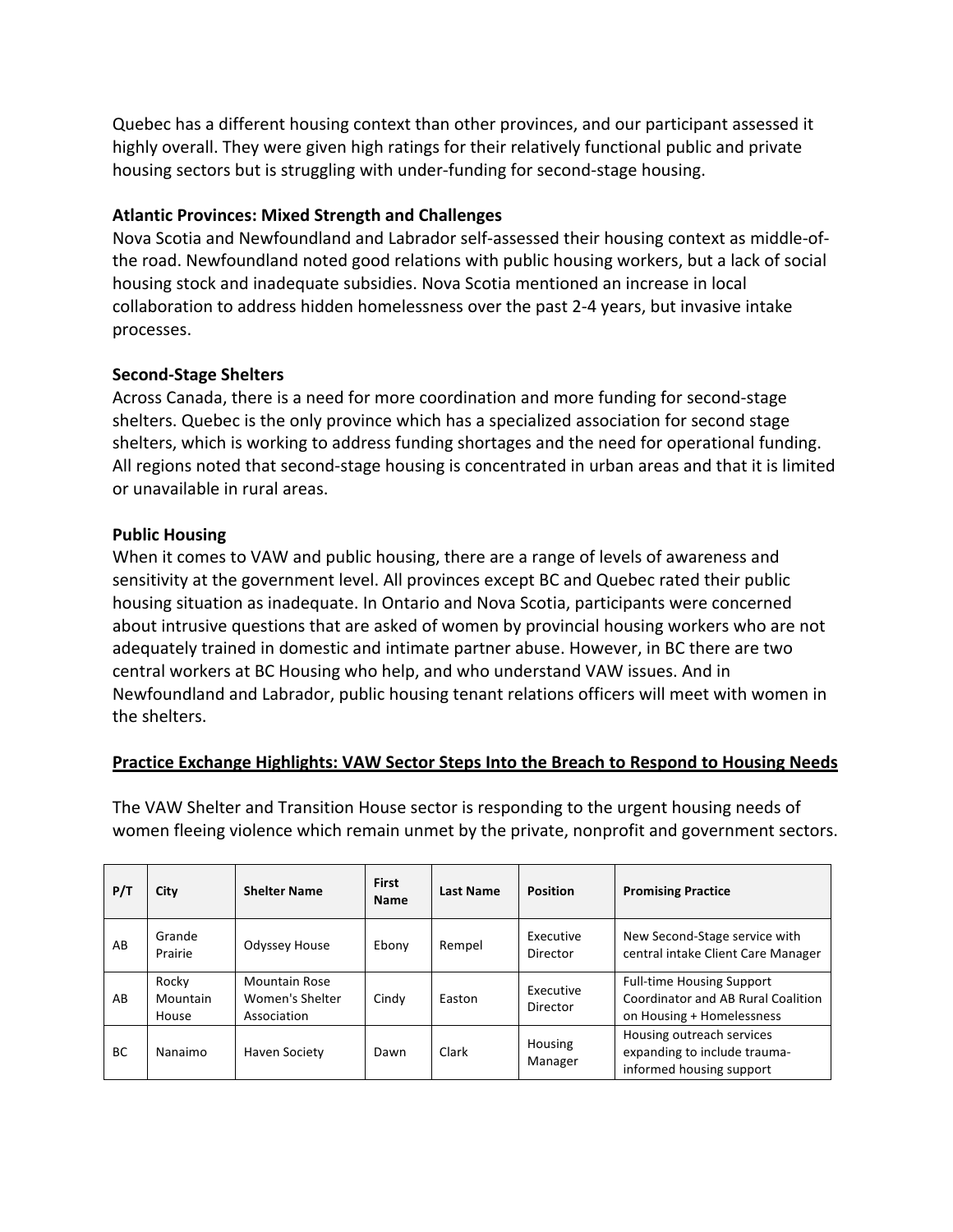| <b>BC</b> | Prince<br>George       | Prince George &<br><b>District Elizabeth</b><br>Fry Housing Society | Kathi   | Heim        | Executive<br>Director                                         | Low-barrier housing and pet<br>program                                                                 |
|-----------|------------------------|---------------------------------------------------------------------|---------|-------------|---------------------------------------------------------------|--------------------------------------------------------------------------------------------------------|
| MB        | Selkirk                | Nova House                                                          | Anna    | Pazdzierski | Executive<br>Director                                         | Outreach program and building<br>second-stage shelter                                                  |
| <b>NL</b> | Corner<br><b>Brook</b> | Committee on<br><b>Family Violence</b>                              | Sandra  | Targett     | Assistant<br>Administrato<br>r                                | Created second-stage housing<br>units for clients of the shelter                                       |
| <b>NS</b> | Yarmouth               | Juniper House                                                       | Lisa    | Newell-Bain | Executive<br>Director                                         | Designing a low-barrier 2nd stage<br>shelter                                                           |
| <b>NT</b> | Yellowknife            | <b>YWCA NWT</b>                                                     | Lyda    | Fuller      | $ED (+ NT)$<br>member of<br><b>WSC Advisory</b><br>Committee) | Culturally informed 1st + 2nd stage<br>housing and special housing<br>facilitation with private market |
| ON        | London                 | Anova                                                               | Shelley | Yeo         | Assistant<br>Executive<br>Director                            | <b>Housing First Readiness</b><br>framework with anti-oppressive<br>feminist lens                      |
| ON        | Toronto                | Women's Habitat                                                     | Silvia  | Samsa       | Executive<br>Director                                         | Dedicated housing program and<br><b>Housing Worker</b>                                                 |
| QC        | Montreal               | Flora Tristan                                                       | Chloe   | Deraiche    | Executive<br>Director                                         | Integration of supports between<br>first and second stage services                                     |

# **Second Stage Sheltering**

Several shelters - Odyssey House, Nova House, Committee on Family Violence, Juniper House, YWCA NWT, and Flora Tristan, all offer (or are developing) Second Stage shelters to meet urgent medium-term housing needs for women. This group will continue to be connected as a sub-group of the community of practice. There was particular discussion around linking staff and programming across multiple stages of housing, as developed by Flora Tristan.

# Lowering Barriers to Accessing VAW Shelters and Transition Houses

Low-barrier and trauma-informed housing was another important trend within the COP, with shelters Haven Society and Elizabeth Fry Society in BC focusing on these issues, and Juniper House in NS integrating those principles into their second-stage design. Pet sheltering is another element of barrier reduction highlighted by Elizabeth Fry.

# **Navigating Access to Longer-Term Housing**

Shelters specialized in finding ways to help women navigate barriers in public and private housing. YWCA NWT had a unique program that helped women to navigate barriers to approval and financing of their private market apartments, in a special negotiation with the leading landlord in Yellowknife. Women's Habitat, Haven Society and Mountain Rose all offer workers specializing in outreach housing navigation and advocacy. This expert guidance is a valuable resource at a time when access to public and private markets is so restricted and complicated.